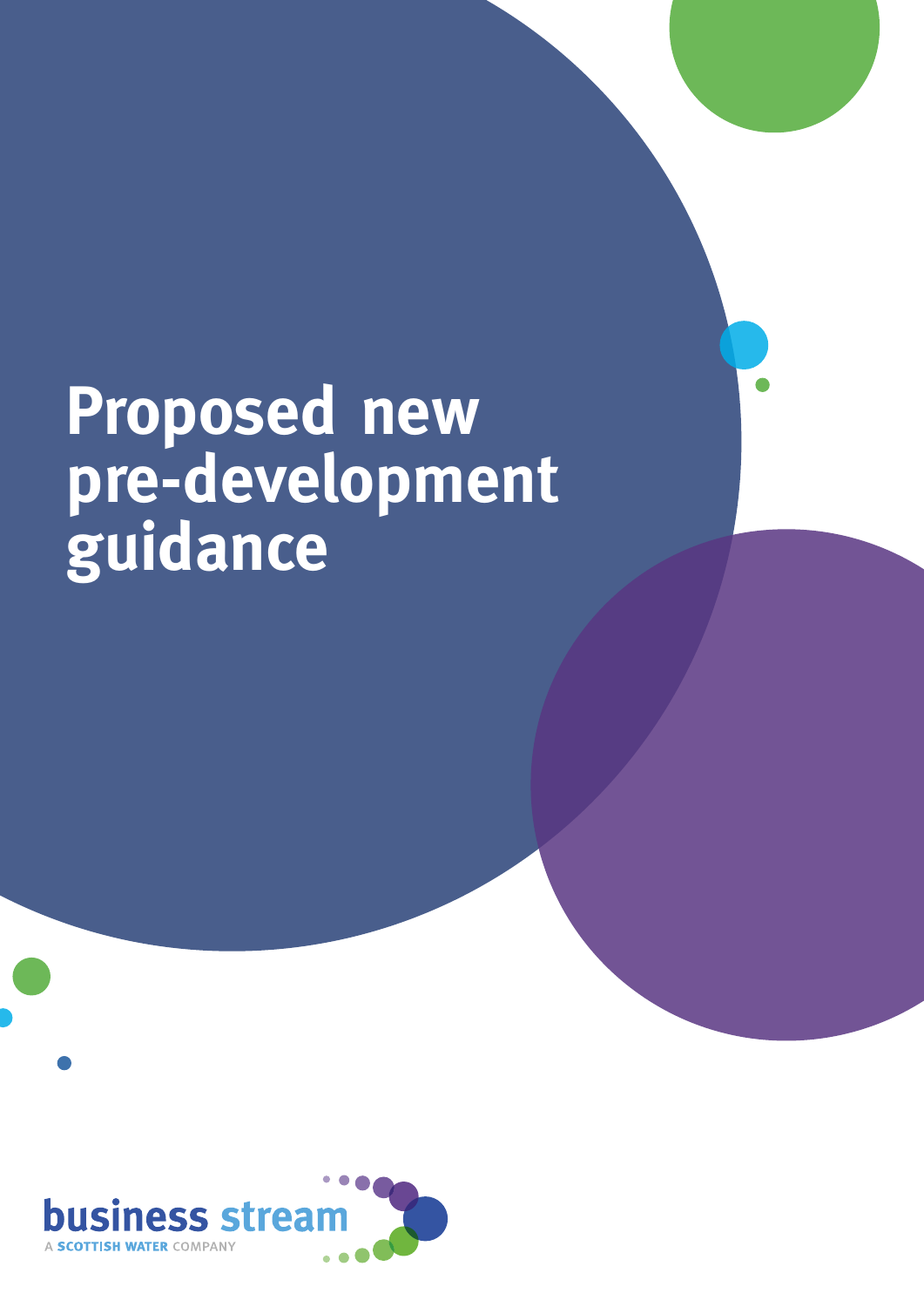These guidance notes are designed to help you complete the PDE – Application for a Pre-development enquiry (PDE).

# **Contact details Section 1**

Please provide your full details to make it easy for us to contact you. We need to know who the owner of the site or the future occupier is and also the details or the company/person making the application.

## **Site details Section 3**

### **Planning information**

This information helps us understand what stage your development has reached in the planning process. The planning authority will consult Scottish Water on your plans, so the information you supply here will help ensure Scottish Water is fully briefed to respond.

Multi-phased site. These details will help Scottish Water and Business Stream determine what phase your current application will cover

Site or Project name and address. Please provide the address details including a description of any local land marks

### **Site servicing details Site servicing details Section 4**

We need to understand the demands your development will make on the existing water and waste water facilities. So, it's important that you provide all to the required information.

**Anticipated consumption –** You must provide your anticipated annual water consumption. This enables Scottish Water to determine the appropriate size of meter and connection.

As a guide, typical daily consumption estimates are:

- residential / hotel use: 180 litres per 24-hour occupant
- office / workplace use: 55 litres per occupant

It is also important that you provide the number of staff residents known as this will help establish that the correct water demands of the development can be met.

### **Trade effluent 4.6**

If the site requires to discharge trade effluent a separate application process applies & a form H will need to be posted to Business Stream Trade Effluent Team – please visit our website

### **Special requirements 4.7**

Please provide any information that has not been asked for in the form that you feel are relevant to your application and also any special requirements that Business Stream and Scottish Water should be made aware of.